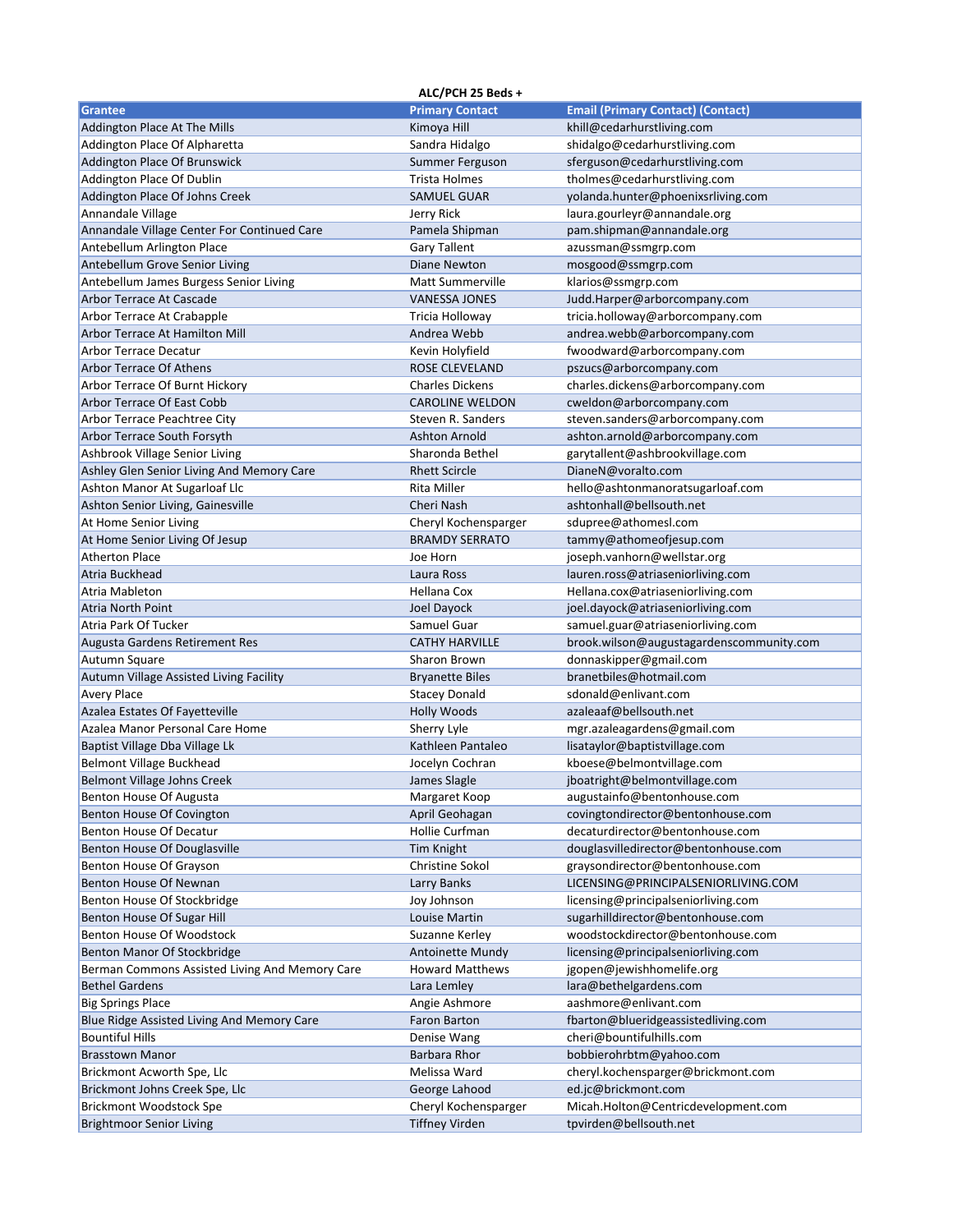| Brighton Gardens Of Buckhead                  | <b>Beatrice Oywer</b>    | wendy.sekel@sunriseseniorliving.com |
|-----------------------------------------------|--------------------------|-------------------------------------|
| <b>Brighton Gardens Of Dunwoody</b>           | Keith Hunter             | wendy.sekel@sunriseseniorliving.com |
| Brookdale Augusta                             | Deborah Britt            | jleskowicz@brookdale.com            |
| <b>Brookdale Carrollton</b>                   | Carla Dingler            | jleskowicz@brookdale.com            |
| <b>Brookdale Chambrel Roswell</b>             | <b>Wendell Phillips</b>  | jleskowicz@brookdale.com            |
| Brookdale Chambrel Roswell Mc                 | Laurie Smith             | rstriakland1@brookdale.com          |
| <b>Brookdale Columbus</b>                     | Robert Day               | jleskowicz@brookdale.com            |
| <b>Brookdale Hartwell</b>                     | Kathy O'Brien            | jleskowicz@brookdale.com            |
| Brookdale Lawrenceville                       | Deborah Brown            | jleskowicz@brookdale.com            |
| <b>Brookdale Newnan</b>                       | ShaVanda Donar           | jleskowicz@brookdale.com            |
| <b>Brookdale Rome</b>                         | <b>Tina Rossell</b>      | hknight@stephenscountyhospital.com  |
| <b>Brookdale Sweetwater Creek</b>             | <b>JOSEPH ADAMS</b>      | jadams@brookdale.com                |
| Brookside Commerce, Llc                       | <b>Taylor Green</b>      | kaitlyn@brooksidegeorgia.com        |
| <b>Brookside Glen</b>                         | LAURA DECOTEAU           | ed@brooksideglenal.com              |
| Brookside Stone Mountain, Llc                 | Carmen Akins             | rich@cedarlp.com                    |
| <b>Buckingham South</b>                       | Sean Slatus              | s7slater@gmail.com                  |
| <b>Burnt Hickory Residences</b>               | Danny Wannal             | waldropresidences@gmail.com         |
| Cadence At Mt Zion                            | <b>SHARON FULLER</b>     | smorawsky@cadencesl.com             |
| Cadence Marietta                              | CASSANDRA JENKINS        | tcolburn@cadencesl.com              |
| Camellia Place                                | <b>Andrew McFall</b>     | amcfall@camelliaplace.com           |
|                                               | Fratina Boatman          | info@camillawalk.com                |
| Camellia Walk Assisted Living And Memory Care |                          |                                     |
| <b>Cameron Hall Senior Living Communities</b> | Glenda Shaw              | ayoung2@5ssl.com                    |
| Cannon Wood Village                           | <b>Tom Major</b>         | majorconcepts@earthlink.net         |
| Canterfield Of Kennesaw                       | Sarah South              | mike@canterfieldofkennesaw.com      |
| Carlyle Place Retirement Commu                | Steven Tyson             | hart.brian@navicenthealth.org       |
| Cedar Hill Senior Living Community            | MICHAEL ERWIN            | sbowen@mmmlaw.com                   |
| <b>Cedar Plantation Senior Living</b>         | Karen Chapman            | cedar@pineland.net                  |
| <b>Cedarhurst Of Canton</b>                   | Shannon Bryant           | ktaylor@capitalseniorliving.net     |
| Cedarhurst Of Oakwood                         | Jeanie Sweat             | kpantaleeo@capitalseniorliving.net  |
| <b>Celebration Village Acworth</b>            | Amanda Strickland        | keith@cvillage.com                  |
| <b>Celebration Village Forsyth</b>            | David Denton             | dan.bohler@cvilage.com              |
| Charter Senior Living At Southern Pines       | <b>Prasant Desai</b>     | ed@southernpinessl.com              |
| Charter Senior Living Of Buford               | Laura Blakeman           | lisa.lewis@brookdale.com            |
| Clary Care Center & Wilkinson                 | <b>Tina Rossell</b>      | hknight@stephenscountyhospital.com  |
| Cobblestone Assisted Living At Park Springs   | Kia Cunegin              | tknight@parksprings.com             |
| Colonnade                                     | Haedyn Kilgore           | benjaminguest@uh.org                |
| Cottage Resources, Llc                        | <b>NANCY FULLILOVE</b>   | nancy.fullilove@thecottages.us      |
| <b>Country Gardens Duluth</b>                 | Shana Corcoran Harter    | laura@morningstarhub.com            |
| Country Gardens Lanier Senior Living          | Tim Saxon                | knichols@ssmgrp.com                 |
| <b>Country Gardens Senior Living</b>          | Mimi Brantley            | csides@ssmgrp.com                   |
| Covenant Woods Retirement Community           | Reggie Brown             | ed@charterbuford.com                |
| <b>Coventry Place</b>                         | <b>Michael Cress</b>     | michaelcoventryplace@gmail.com      |
| <b>Cumming Manor Personal Care</b>            | <b>Brande Strickland</b> | tsorensen@cumminghealthandrehab.com |
| Dahlonega Assisted Living & Memory Care       | Elizabeth Sprewell       | ed@dahlonegaassistedliving.com      |
| Dalton Place                                  | Vanessa Huggins          | vhuggins@enlivant.com               |
| Daybreak Village Senior Living Community      | Cherryl Hylton           | ben.harbour@daybreakvillage.com     |
| Delmar Gardens Of Gwinnett                    | Jennifer Thilo           | jthilo@Delmargardens.com            |
| Delmar Gardens Of Smyrna                      | Dawn St. Fleur           | dstfleur@delmargardens.com          |
| Discovery Village At Sugarloaf                | <b>Steven Custer</b>     | scuster@discoveryvillages.com       |
| Dogwood Forest Of Acworth                     | Gabby Reis               | greis@holbrooklife.com              |
| Dogwood Forest Of Dunwoody                    | DELTRA CLARK             | struitt@holbrooklife.com            |
| Dogwood Forest Of Grayson                     | <b>BILL WINDSOR</b>      | grayson@dogwoodforest.com           |
| Dublin Place                                  | Kathy Jones              | kjones2@enlivant.com                |
| Dunwoody Place Personal Care Home             | <b>ANDRES ULLOA</b>      | kprokai@pegasusseniorliving.com     |
| <b>Elmcroft Of Martinez</b>                   | <b>Traci Clements</b>    | Calhoun-ed@morningpointe.com        |
| Evergreen Assisted Living Facility            | <b>Emily Johnson</b>     | admin@centurypines.org              |
| Fellowship Home At Brookside                  | Kelley Brown             | john@fellowshiphome.net             |
| Fellowship Home At Cordelia Manor             | Mark Findley             | jlahood@fellowshiphome.net          |
| Fellowship Home At Cotton Hill                | Rita Miller              | jlahood@fellowshiphome.net          |
| Fellowship Home At Meriwether                 | Rebecca Minter           | jlahood@fellowshiphome.net          |
| Fellowship Home Of Nashville                  | <b>SHERRY CRISP</b>      | amgoss@uhs-pruitt.com               |
|                                               |                          |                                     |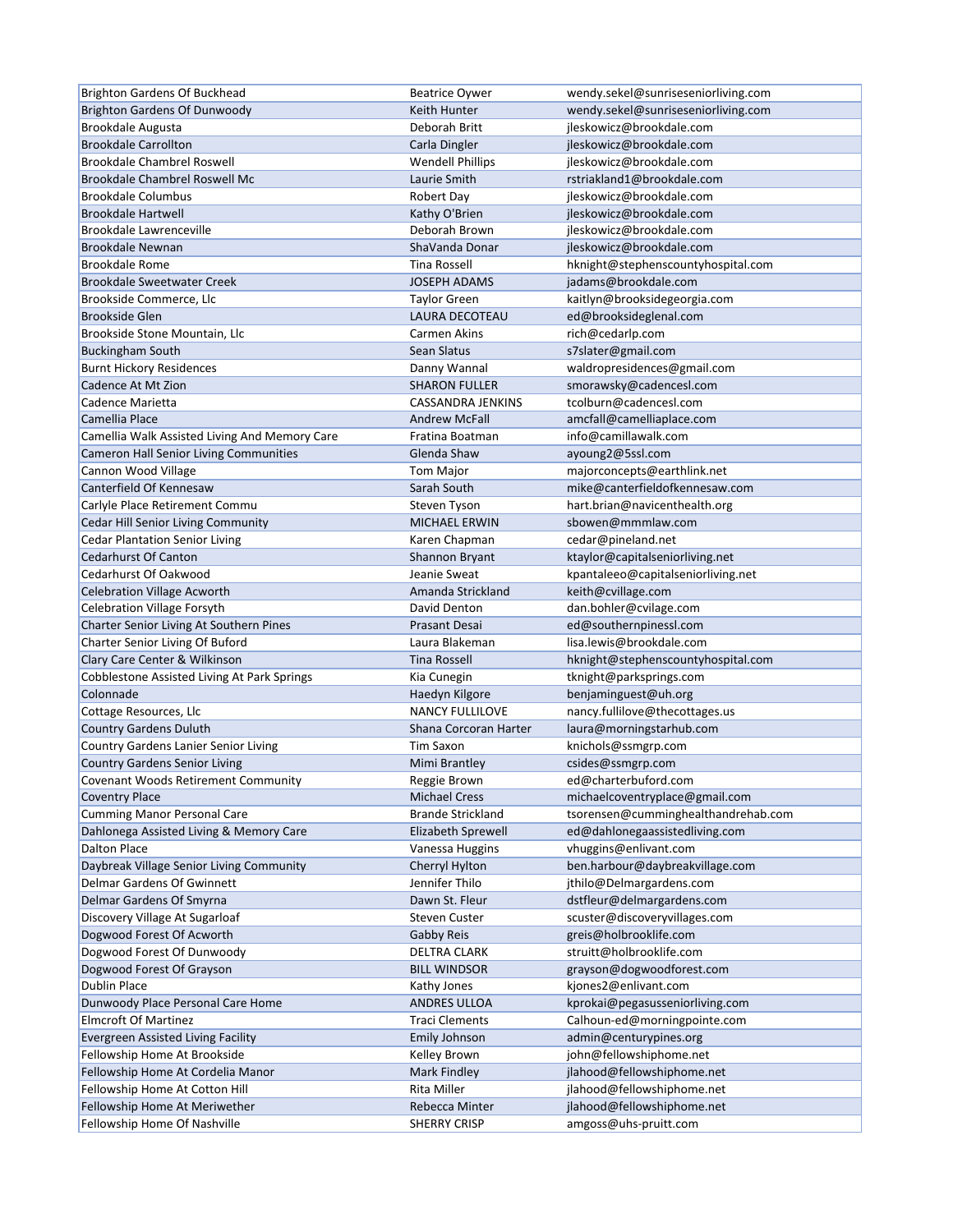| Femi Care Marietta Living Center                | Heather Kjelstad       | Rahim@Femicares.com                         |
|-------------------------------------------------|------------------------|---------------------------------------------|
| Femi Care Southern Pines Living Center          | Gail Lancaster         | thepines@femicares.com                      |
| <b>Fite Living Center</b>                       | Jennifer Fredericks    | wayne@thefite.com                           |
| <b>Gaines Park Senior Living</b>                | Randy Yost             | randy@gainespark.com                        |
| <b>Gardens Of Gainesville</b>                   | Ed Nucci               | enucci@5ssl.com                             |
| Gardens Of Smyrna                               | Nicholas Rowell        | Mgr.azaleagardens@gmail.com                 |
| Gateway Gardens Assisted Living And Memory Care | <b>Heather Barnes</b>  | pam@beaconcommunities.com                   |
| Goldencrest Assisted Living At Morrow           | <b>SHAUNA QUEEN</b>    | gcom.adm@algsenior.com                      |
| Goldencrest At Eagle's Landing                  | <b>KRISTI GIBBS</b>    | gcel.adm@algsenior.com                      |
| Governor's Glen Mem Care & Assisted Living Comm | Donna Ketchum          | idole@birchwoodhcp.com                      |
| <b>Grace Senior Living</b>                      | Felicia Latham-Yeboah  | blakeray@legacysl.net                       |
| <b>Great Oaks</b>                               | Melinda Dally          | mdally@greatoaks.net                        |
| <b>Greenwood Place</b>                          | Laura Aranda           | laranda@enlivant.com                        |
|                                                 | Marie Walker           |                                             |
| Greenwood Place Retirement Community            | <b>M</b> Millard       | greenwoodplace@gmail.com                    |
| Hamilton Place Personal Living, Llc             |                        | mmillard@seniorcaregroup.com                |
| Harmony At Savannah                             | <b>Allison Adams</b>   | AAdams@harmonyatsavannah.com                |
| Hearthstone At Presbyterian Village             | Mark Barglof           | mbarglof@phgainc.org                        |
| <b>Heartis Fayetteville</b>                     | Latoyia Perry          | fayettevilleED@islllc.com                   |
| <b>Heartis Suwanee</b>                          | <b>Drew Williams</b>   | suwaneeED@islllc.com                        |
| Heritage Of Brookstone                          | Lisa Robertson-Kerr    | lkerr@heritageofbrookstone.com              |
| Heritage Of Peachtree                           | <b>WANDA KHAYAT</b>    | KSPENCER@SOLUTIONSADVISORSGROUP.COM         |
| Heritage Of Sandy Plains                        | <b>Brooke Munson</b>   | bmunson@heritageofsandyplains.com           |
| <b>Highlands Senior Living</b>                  | Whitney Johnson        | whitney@highlandscartersville.com           |
| <b>Highlands Senior Living South</b>            | Whitney Johnson        | whitney@highlandcatersville.com             |
| Historic Roswell Place Assisted Living & Memory | <b>KEITH GALAS</b>     | aowolabi@stivesmemorycare.com               |
| Holbrook Of Woodstock                           | Deana Harris           | fboatman@holbrooklife.com                   |
| <b>Hollander Senior Living</b>                  | <b>DONNA CARTER</b>    | donna@shollanderseniorliving.com            |
| Hollander Senior Living And Memory Care         | Ashley Woodall         | glenda@hollanderseniorliving.com            |
| Homelife On Glynco                              | Sunshine Unterwagner   | sunshine@homelifeonglynco.com               |
| Hope Assisted Living & Memory Care Center       | <b>Patrick Crews</b>   | csides@ssmgrp.com                           |
| <b>Hope Center Memory Care</b>                  | Kathy Rainwater-Roe    | kathy.rainwater-roe@phoenixsrliving.com     |
| Insignia Of Newnan                              | Jodi Falany            | gcruz@insigniaseniorliving.com              |
| Inspired Living At Alpharetta                   | <b>TRICIA HOLLOWAY</b> | regulatory@validusseniorliving.com          |
| Ivy Hall Assisted Living                        | Jerrianne Ware         | jdobbs@premiersl.com                        |
| Jackson Oaks Senior Living                      | Karlie Behlmann        | karlie.behlmann@jacksonoaksseniorliving.com |
| John-Wesley Villas                              | Robin Albritton        | arauls@winnwoodretire.com                   |
| John-Wesley Villas Of Savannah                  | Alan Kaplan            | akaplan@johnwesleyvillas.com                |
| Jonesboro Assisted Living Center                | Samantha Allen         | 24sallen@tarahc.com                         |
| <b>Kennesaw Place</b>                           |                        |                                             |
|                                                 | Melissa Nelcha         | mnelcha@enlivant.com                        |
| Kimberly Pch                                    | Damby Hassan           | kimberlyassisted@comcast.net                |
| King's Bridge Retirement Center                 | Robert Hogan           | kshaw@kingsbridge.org                       |
| Lagrange Heritage Senior Living                 | <b>AARON PERRY</b>     | peter@shoalventures.com                     |
| Lakes Crossing Senior Care                      | Patti McNeal           | pmcneal@georgialivingseniorcare.com         |
| Lakeside Senior Living                          | Tate Stewart           | bwright@georgialivingseniorcare.com         |
| Langdale Place                                  | Jan Brice              | jp.brice@sgmc.org                           |
| Lanier Place                                    | Mike Bohn              | mbohn@enlivant.com                          |
| Laurel Glen At Cottage Landing - ALC            | Benjamin Guest         | CHRISTMASV@FRONTIERMGMT.COM                 |
| Laurel Lodge Assisted Living & Memory Care      | <b>Ashley Pierce</b>   | ashley@laurellodgeassistedliving.com        |
| Legacy At Savannah Quarters                     | Robert Todd            | rtodd@legacysavannahquarters.com            |
| Legacy Reserve At Old Town                      | L Blakeman             | lblakeman@legacyreserveoldtown.com          |
| Legacy Ridge At Alpharetta                      | <b>Wayman Parks</b>    | wparks@legacyridgealpharetta.com            |
| Legacy Ridge At Buckhead                        | Danyel Starr           | dstarr@legacyridgebuckhead.com              |
| Legacy Ridge At Marietta                        | Tara Graham            | tgraham@legacyridgemarietta.com             |
| Legacy Ridge At Neese Rd                        | STEPHANIE BROOKSHIRE   | stephanie.brookshire@brookdale.com          |
| Legacy Ridge At Sweetwater Creek                | <b>JOSEPH ADAMS</b>    | WHAMILTON@ATLASSENIORLIVING.COM             |
| Legacy Ridge At Woodstock                       | Tina Rossell           | hknight@stephenscountyhospital.com          |
| Legacy Village At Park Regency                  | Allen Chambers         | blakeray@legacysl.net                       |
| Legacy Village At Plantation Manor              | Cathy Mcmillon         | blakeray@legacysl.net                       |
| Legacy Village Of Tifton                        | Chris Beckham          | cbeckham@legacytifton.net                   |
| Legacy Village Of Tifton Personal Care          | Chris Beckham          | cbeckham@legacytifton.net                   |
|                                                 |                        |                                             |
| Lenbrook Assisted Living                        | <b>KIA CUNEGIN</b>     | kcunegin@llenbrook-atlanta.com              |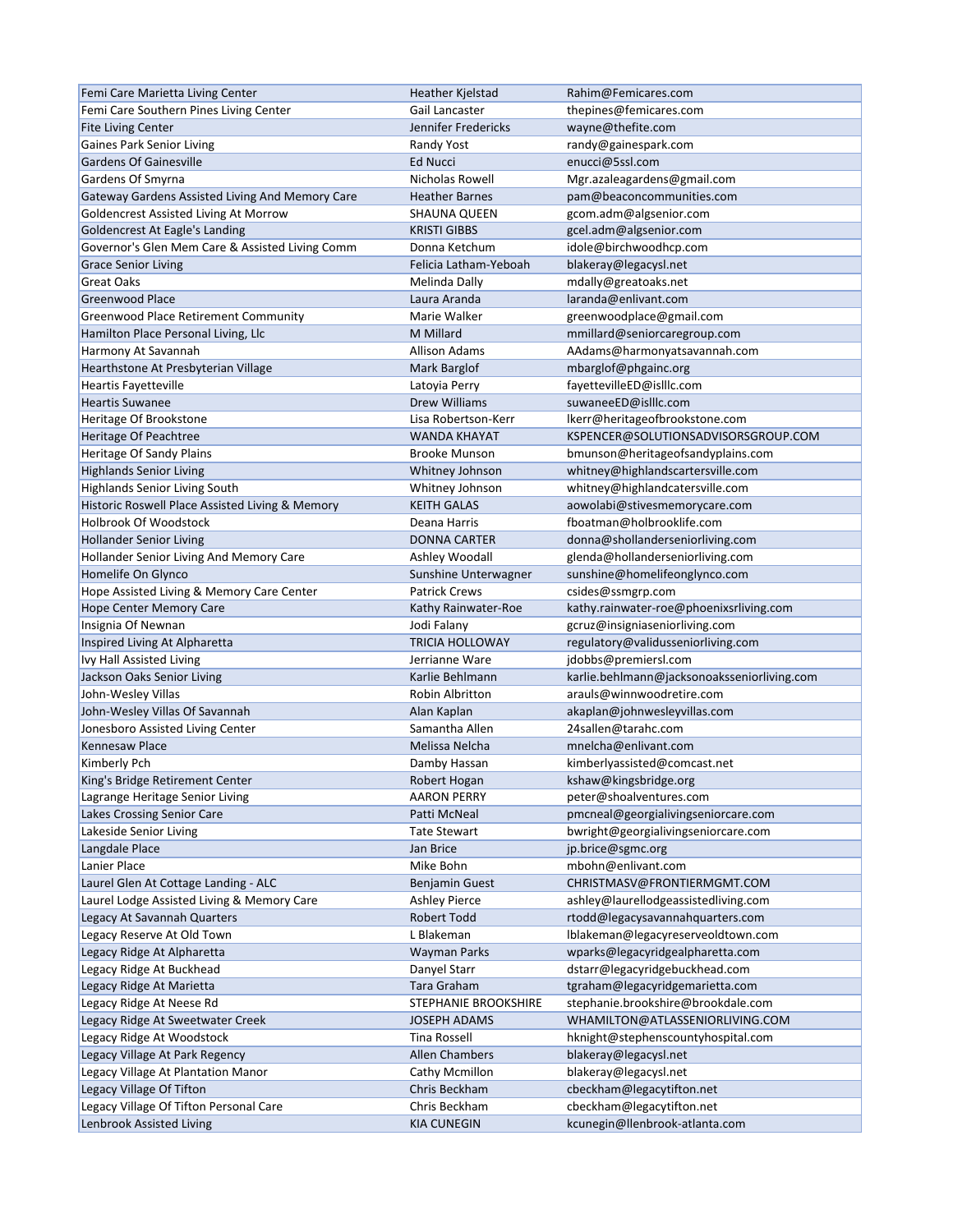| <b>Madison Heights</b>                           | <b>BILLY HALL</b>        | whamilton@atlasseniorliving.com        |
|--------------------------------------------------|--------------------------|----------------------------------------|
| Madison Heights At The Prado                     | Jo Ellen Spivey          | jspivey@madisonheightsprado.com        |
| <b>Magnolia Estates</b>                          | <b>BETTY RAMPEY</b>      | saramagnolia@elberton.net              |
| Magnolia Estates Of Oconee                       | <b>TIM SAXON</b>         | tsaxon2961@charter.net                 |
| Magnolia Estates Of Winder                       | Jessie Kissinger         | meow3410@windstream.net                |
| Magnolia Hills Retirement Home                   | <b>MIMI BRANTLEY</b>     | MAGNOLIAHEALTH@ALLTELL.NET             |
| Magnolia Manor Of Columbus Assisted Living       | <b>MELISSA RYLAND</b>    | tgriffin@magnoliamanor.com             |
| Magnolia Manor Of Macon                          | <b>Ivy Bembry</b>        | ibembry@magnoliamanor.com              |
| Magnolia Manor Of St Mary's                      | LISA BATTISTELLI         | lbattistelli@magnoliamanor.com         |
| Magnolia Manor Of St Simons                      | Jackie Newman            | jnewman@magnoliamanor.com              |
| Magnolia Manor On The Coast                      | Kimberly Bale            | kbale@magnoliamanor.com                |
| Magnolia Manor Retirement Ctr                    | <b>JANE HOUSE</b>        | jhouse@magnoliamanor.com               |
| Magnolia Manor South                             | Lisa Ostrander           | lostrander@magnoliamanor.com           |
| Magnolia Place Assisted Living And Memory Care   | NICHOLAS LANCASTER       | nick.lancaster@retireatberry.com       |
| Magnolia Place Of Roswell Pch & Memory Care      | <b>BROOK MUNSON</b>      | bmunson@pegasusseniorliving.com        |
| Magnolia Place Senior Living, Inc                | <b>BRANDE STRICKLAND</b> | hello@magnoliaplaceseniorliving.com    |
| Magnolia Senior Living                           | Desha Hill               | desha.magnoliaseniorliving@outlook.com |
| Magnolia Senior Living At Sharpsbury Llc         | <b>SHARON HADDEN</b>     | zhicongchen@hotmail.com                |
|                                                  | <b>TRICIA WHITMORE</b>   |                                        |
| Magnolia Senior Living At Sugar Hill             |                          | zhicongchen@hotmail.com                |
| Majestic Manor                                   | Debra Donohue            | pateagle@comcast.net                   |
| Majestic Senior Living Bowdon                    | Donna Ramey              | director@seniorsgainsville.com         |
| Manchester Court Assisted Living & Memory Care   | <b>DEBBIE BROWN</b>      | debbie@manchestrcourtalc.com           |
| Manor Lake Athens                                | Kim Epeards              | pam@beaconcommunities.com              |
| Manor Lake Bridgemill                            | Jerry Rick               | laura.gourleyr@annandale.org           |
| Manor Lake Dawsonville                           | Elizabeth Zylstra        | pam@beaconcommunities.com              |
| Manor Lake Ellijay                               | Doug Nestlehutt          | pam@beaconcommunities.com              |
| Manor Lake Gainesville                           | Drema Thompson           | pam@beaconcommunities.com              |
| Manor Lake Hiram                                 | <b>James Mills</b>       | pam@beaconcommunities.com              |
| Mansions At Alpharetta Senior Living & Memory    | TOM JOHNSRUD             | mrandall@mansionseniorliving.com       |
| Mansions At Gwinnett Park Assisted Living And Mc | <b>PEPPUR LEWIS</b>      | mrandall@mansionsseniorliving.com      |
| Mansions At Sandy Springs Al And Memory Care     | <b>DENISE RICHARDS</b>   | jtiffany@mansionsseniorliving.com      |
| Maple Court Senior Residence                     | Letha Hartley            | lhartleymaplecourt@gmail.com           |
| Marshall Pines Alzheimer's Special Care Center   | <b>KELLIE PUGH</b>       | Cambria.Burk@sunshineret.com           |
| Marsh's Edge                                     | <b>CHRIS MURRAY</b>      | dsloan@Marshs-Edge.com                 |
| Mattie H Marshall Memory Care Center             | <b>TABITHA SALTER</b>    | dcason@magnoliamanor.com               |
| <b>Medlock Gardens Senior Living</b>             | Jenny Dobbs              | jdobbs@medlockgardens.com              |
| <b>Merrill Gardens At Woodstock</b>              | Ralph Burpee             | ralphb@merrillgardens.com              |
| Merryvale Assisted Living                        | Cassandra Jenkins        | cjenkins@cadencesl.com                 |
| Monarch House                                    | <b>Beth Dow</b>          | beth@monarchhouse.net                  |
| Monarch Villa At Stockbridge                     | Haley Lewis              | hlewis@autumnleaves.com                |
| Morning Point Of Calhoun                         | <b>Traci Clements</b>    | Calhoun-ed@morningpointe.com           |
| <b>Mount Carmel Assisted Living</b>              | N.R. Khouri              | mtcarmelpersonalcare@gmail.com         |
| Mountain View Pch                                | <b>Vernard Williams</b>  | mountainviewpch@yahoo.com              |
| <b>Mulberry Grove Senior Living</b>              | <b>EMILY JOHNSON</b>     | emily@mulberrygrovega.com              |
| North Georgia Assisted Living & Memory Care      | Patricia Betlejewski     | trishab@ssmgrp.com                     |
| <b>Northstar Place</b>                           | Valerie Deriso           | vderiso@enlivant.com                   |
| Oak Bridge Terrace At Lanier Village Estates     | Pam Kauffman             | pam.kauffman@actslife.org              |
| Oak Pointe Senior Living, Llc                    | <b>KELLEY BROWN</b>      | themanorhomes@yahoo.com                |
| Oaks Al At Marshes Of Skidaway Island            | <b>HEATHER KJELSTAD</b>  | wecquechee@aol.com                     |
| Oaks At Acworth                                  | Rebecca Helton           | becky.helton@oslCares.com              |
| Oaks At Alpharetta                               | Lisa Miner               | bethc@caravita.com                     |
| Oaks At Ashton Hills                             | <b>Therese Askew</b>     | therese@oaksseniorliving.com           |
| Oaks At Braselton                                | Kenneth Howard           | kenneth@oaksseniorliving.com           |
| Oaks At Cedar Shoals                             | <b>Teresa Fives</b>      | Teresa.Fives@oslCares.com              |
| Oaks At Conyers                                  | Naima Baker              | Naima.baker@OSLCares.com               |
| Oaks At Dalton                                   | Tamika Lipscomb          | Tamika.Lipscomb@oslCares.com           |
|                                                  |                          | jennifer.f@oslcares.com                |
| Oaks At Douglasville                             | Jennifer Ferguson        |                                        |
| Oaks At Ellijay                                  | Jennifer Williams        | jennifer.williams@oslCares.com         |
| Oaks At Evans                                    | Dory McGahee             | Dory.McGahee@oslCares.com              |
| <b>Oaks At Gainesville</b>                       | <b>Eric Butler</b>       | Eric.Butler@oslCares.com               |
| Oaks At Gracemont                                | Kimberly Haydon          | Kimberly.Haydon@oslCares.com           |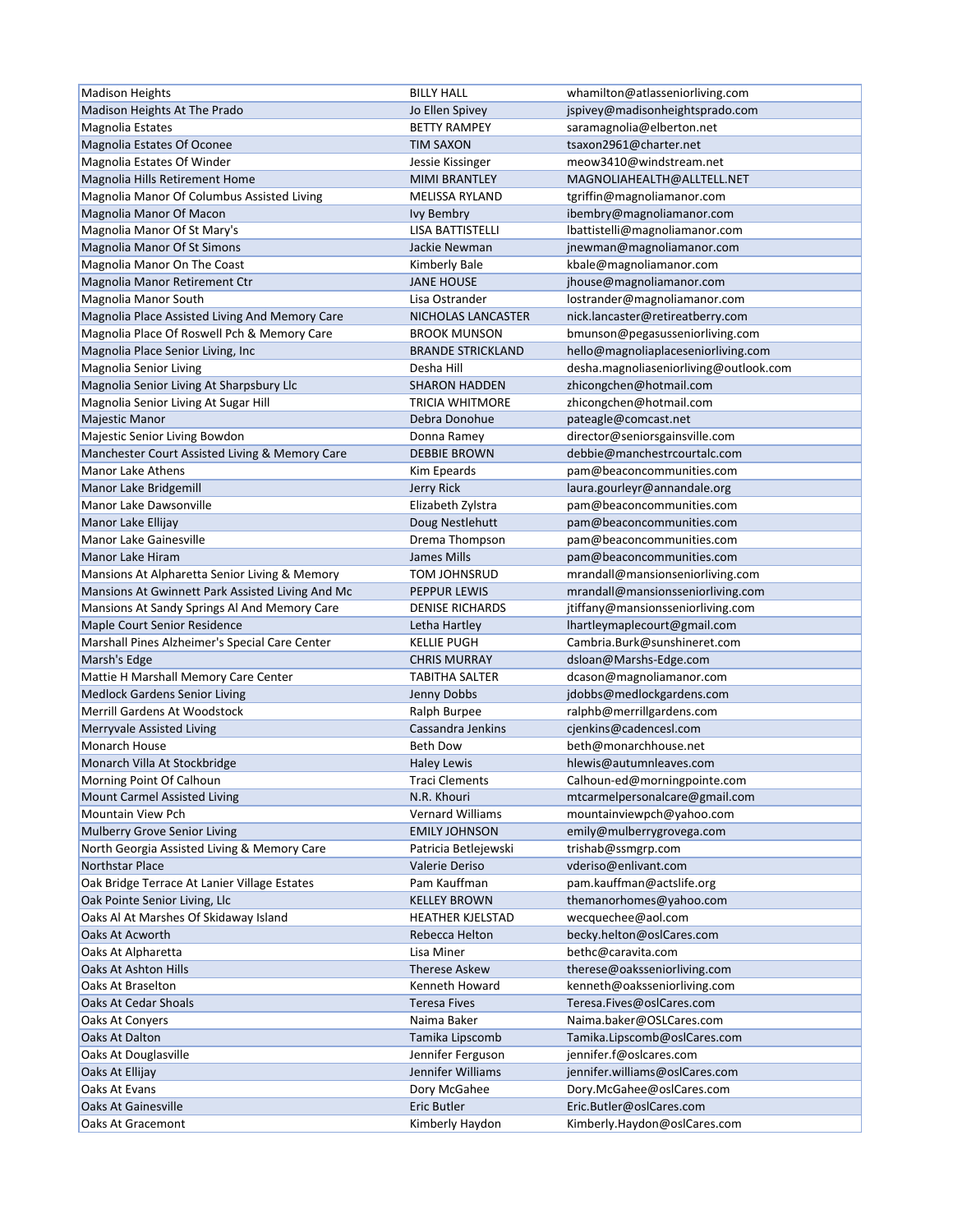| Oaks At Grove Park                                                       | Christina Vogler           | christina.vogler@OSLCares.com                            |
|--------------------------------------------------------------------------|----------------------------|----------------------------------------------------------|
| Oaks At Habersham                                                        | <b>Minnie Simmons</b>      | Minnie.Simmons@oslCares.com                              |
| Oaks At Hampton Assisted Living                                          | <b>GAIL LANCASTER</b>      | alex@oaksseniorliving.com                                |
| Oaks At Lake Wildwood                                                    | Mitzy N. Campbell          | Mitzy.Campbell@oslcares.com                              |
| Oaks At Maple Ridge                                                      | <b>Stephanie Davis</b>     | stephanie.oswald@OSLCares.com                            |
| <b>Oaks At Oakland Plantation</b>                                        | Robert Taylor              | robert.taylor@oaksseniorliving.com                       |
| Oaks At Pooler                                                           | <b>Kristine Mock</b>       | kristine.mock@OSLCares.com                               |
| Oaks At Post Road                                                        | Kimberly Braswell          | kimberly.braswell@OSLCares.com                           |
| Oaks At Savannah                                                         | Tamika Gadson              | tamika.gadson@OSLCares.com                               |
| Oaks At Shiloh Point                                                     | Nancy Johnson              | Nancy.Johnson2@oslCares.com                              |
| <b>Oaks At Snellville</b>                                                | Natosha Williams           | natosha.williams@OSLCares.com                            |
| Oaks At Stockbridge                                                      | Angelina Parham            | bethc@caravita.com                                       |
| Oaks At Suwanee Creek                                                    | <b>Benita Watts</b>        | benita.watts@oaksseniorliving.com                        |
| Oaks At Towne Lake                                                       | Nicole Hodges              | nicole@oaksseniorliving.com                              |
| Oaks At Tucker                                                           | Georgiana Cech             | Georgiana.Cech@oslCares.com                              |
| Oaks At West Cobb                                                        | Karen Cabral               | karen.cabral@OSLCares.com                                |
| Oaks Of Fayetteville                                                     | <b>JENNIFER FREDERICKS</b> | rdoyle@snhreit.com                                       |
| Orchard At Athens                                                        | <b>Taryn Hayes</b>         | thayes@orchardseniorliving.com                           |
| Orchard At Brookhaven                                                    | Leslie Finkley             | lfinkley@orchardseniorliving.com                         |
| <b>Orchard Ridge Residences</b>                                          | Laura Sangster             | mfox@veritasseniorliving.com                             |
| Palmetto Inn                                                             | Kimberly Smith             | Ksmith@5ssl.com                                          |
| Parc At Duluth                                                           | Tori Bowen-Smith           | Wdeweese@parccommunities.com                             |
| Parc At Piedmont                                                         | <b>Woody DeWeese</b>       | wdeweese@parccommunities.com                             |
| Pathways Intentional Memory Care - Riverwood                             | Selina Bradley             | Sbradley@riverwoodretirement.com                         |
|                                                                          | <b>MARNI LANGE</b>         |                                                          |
| Peachtree Creek Assisted Living Community<br>Peachtree Villa At Suwannee |                            | mlange@seniorlifestyle.com<br>kpass@peachtreevillamc.com |
|                                                                          | <b>KAREN PASS</b>          |                                                          |
| Pebblebrook Memory Care At Park Springs                                  | <b>Tim Knight</b>          | douglasvilledirector@bentonhouse.com                     |
| <b>Perfect Care</b>                                                      | <b>NYLA FRANKLIN</b>       | g_allegood@yahoo.com                                     |
| Phoenix At Johnson Ferry                                                 | <b>BARRETT BURNS</b>       | barnett.burns@phoenixsliving.com                         |
| <b>Plantation Suites</b>                                                 | <b>Melanie Lewis</b>       | mlewis@baptistvillage.com                                |
| Plaza Pc Ctr At Talmage Terr                                             | <b>LAURI ANN BROOKS</b>    | lauriann.brooks@wesleywoods.org                          |
| Presbyterian Village                                                     | DONNA KETCHUM              | krhudy@pvaustell.org                                     |
| Presbyterian Village - Athens                                            | MICHAEL DOLLANDER          | mdollander@phgainc.org                                   |
| Provident Village At Canton                                              | Samuel Head                | shead@providentvillage.com                               |
| Provident Village At Creekside                                           | Amanda Strickland          | reception@smyrnaseniors.com                              |
| Radiance East Cobb                                                       | <b>WAYMON PARKS</b>        | hello@thriveateastcobb.com                               |
| Renaissance Marquis Retirement Village                                   | <b>BLAKE RAY</b>           | BlakeRay@renaissancemarquis.com                          |
| Renaissance On Peachtree                                                 | RAPHAEL FLEURISTAL         | rfleuristal@cedarhurstliving.com                         |
| <b>Retreat At Canton</b>                                                 | <b>Blake Watson</b>        | Scot.burton@phoenixsrliving.com                          |
| Retreat At Jasper                                                        | <b>Bonnie Galluccio</b>    | aalford@harborharmony.com                                |
| River Place                                                              | Kimberly Moore             | kmoore@riverplacega.com                                  |
| Riverwood Senior Living                                                  | Selina Bradley             | sbradley@riverwoodretirement.com                         |
| Rock Creek Manor                                                         | Kristen Lockwood           | c.vanderwalt@rockcreekjasper.com                         |
| Rosewood Assisted Living                                                 | <b>Greg Pflug</b>          | gpflug@rosewoodforto.com                                 |
| Sandy Springs Personal Care Center                                       | <b>ANN PETERSON</b>        | mvt@mountvernontowers.com                                |
| Sandy Springs-Memory Care                                                | LAURA ARANDA               | laranda@enlivant.com                                     |
| Satilla Bluffs Senior Care                                               | <b>Taylor Roundtree</b>    | troundtree@georgialivingseniorcare.com                   |
| Savannah Commons                                                         | Jennifer Mohler            | sebby.kannukkaden@thrivesl.com                           |
| Savannah Court Of Camilla                                                | <b>Becky Gunnels</b>       | ed.sccamilla@slm.net                                     |
| Savannah Court Of Lake Oconee                                            | Sharonda Hadden            | ed.sclakeoconee@slm.net                                  |
| Savannah Court Of Milledgeville                                          | Jan Brown                  | ed.scmilledgeville@slm.net                               |
| Savannah Grand Of Columbus                                               | Kelly Hitzeman             | ed.sgcolumbus@slm.net                                    |
| Senior Living Suites At Parkside                                         | <b>PATRICE HURST</b>       | norrissa.walters@parksidesl.com                          |
| Seven Hills Place                                                        | Kandy Wade                 | kwade@enlivant.com                                       |
| Silver Comet Village                                                     | Gerald Brown               | gbown@silvercometvillage.com                             |
| Silverleaf Alzheimer's Care Of Athens                                    | DOROTHY SEXTON             | Silverleaf.finance1932@gmail.com                         |
| Silverleaf Alzheimer's Care Of Snellville                                | <b>DOROTHY SEXTON</b>      | angelavery.silverleaf@gmail.com                          |
| <b>Skyland Trail Rollins Campus</b>                                      | Natoya McMurray            | bfinnerty@skylandtrail.org                               |
| Somerby Peachtree City                                                   | <b>LOGAN JOHNSTON</b>      | Ljohnston@somerbyliving.com                              |
| Somerby Sandy Springs                                                    | Sandy Doyle                | sdoyle@somerbyliving.com                                 |
| Sonshine Manor Personal Care Home                                        | <b>FRANCES MULL</b>        | sonshinemanor@yahoo.com                                  |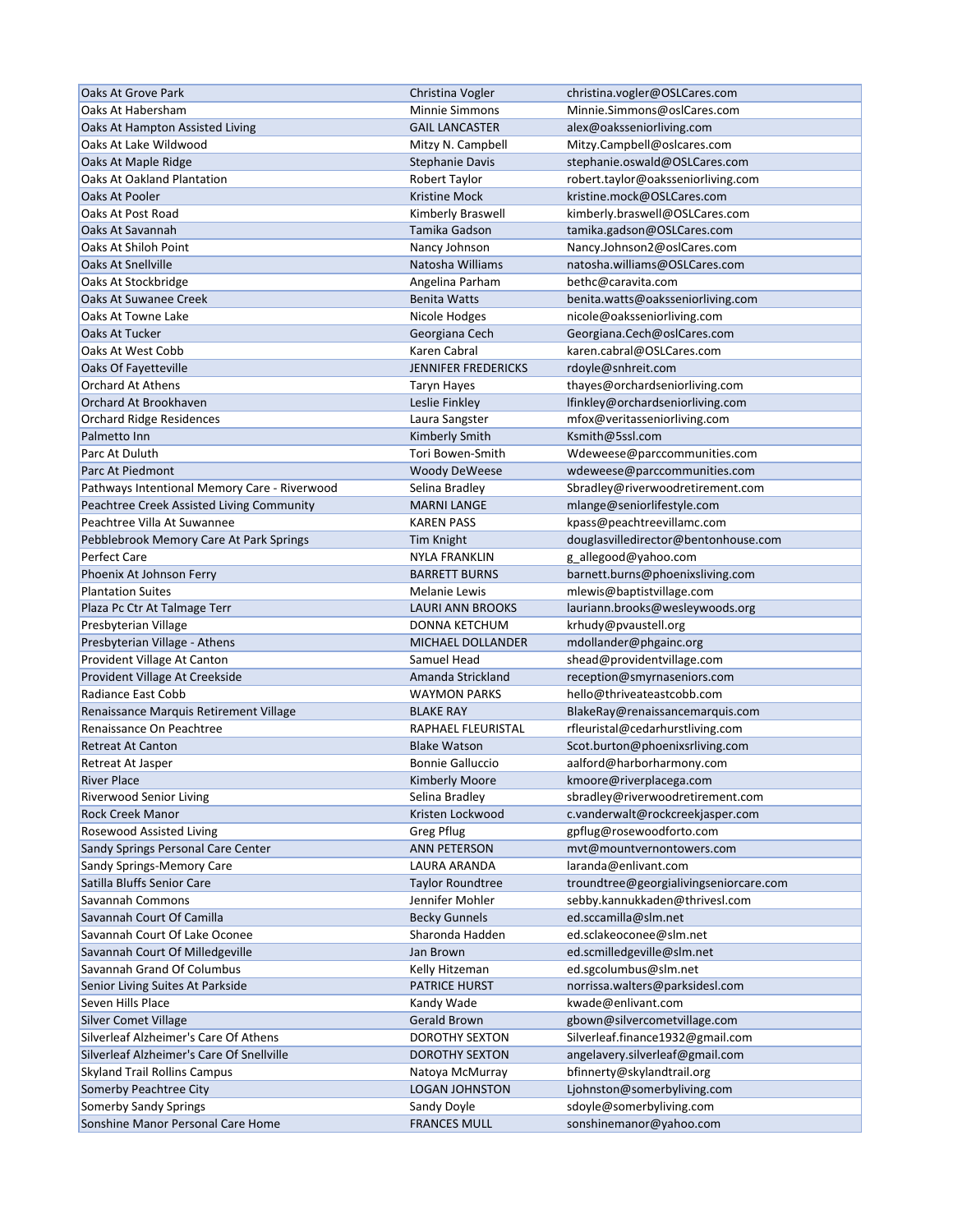| Southern Manor Retirement Inn                   | Alan Skipper               | askipper82@gmail.com                     |
|-------------------------------------------------|----------------------------|------------------------------------------|
| Spanish Oaks Retreat                            | <b>KEITH MUNGER</b>        | kfmunger@aol.com                         |
| Sparks Inn Retirement Center                    | <b>HUDIE LANGSTON</b>      | hlangston@pruitthealth.com               |
| Spring Harbor At Green Island                   | <b>MARY WAHLERT</b>        | cindy.walker@springharborccrc.org        |
| St Francis Assisted Living Community            | <b>JOSE CIMANES</b>        | sammycimanes@yahoo.com                   |
| <b>St Gabriel Of Athens</b>                     | <b>LINDSAY PAYNE</b>       | clanders@veritashcg.com                  |
| St Ives Assisted Living                         | <b>KEITH GALAS</b>         | aowolabi@stivesmemorycare.com            |
| St Marys Highland Hills Village                 | <b>TANYA ADCOCK</b>        | leah.nelms@stmarysathens.org             |
| <b>Sterling Estates</b>                         | <b>DEANA HARRIS</b>        | mgill@sterling-estates.com               |
| <b>Sterling Estates Senior Living Community</b> | <b>MARSHALL GILL</b>       | ssodel@hccci.net                         |
| <b>Stone Brooke Suites</b>                      | Kathyjo Gordon             | kgordon@ethicahealth.org                 |
| Summer Breeze Senior Living                     | PATTY DIXON                | patty.dixon@summerbreezeseniorliving.com |
| Summer's Landing Bayberry Trace                 | Sharon Fuller              | cfbrogdon@winterhavenhomesinc.com        |
| Summer's Landing Of Warner Robins               | Kim Pitsenbarger           | kimpitsenbarger@healthmngt.com           |
| Summer's Landing Tilly Mill                     |                            |                                          |
|                                                 | Sharon Youngblood          | syoungblood@tillymill.com                |
| Summer's Landing Vidalia                        | <b>JERRIANNE WARE</b>      | slov.adm@algsenior.com                   |
| Summerset                                       | <b>JULIUS WILLIS</b>       | jmwillis@summersetalc.com                |
| Sumter County Retirement Vill                   | <b>ROBIN ALBRITTON</b>     | sumterretirementvillage@gmail.com        |
| Sunabella At Savannah, Llc                      | DAVID DIXON                | david.dixon@sunabellaatsavannah.com      |
| Sunabella Of Towne Lake Llc                     | <b>SANDY PRICHARD</b>      | louisg@garrardinc.com                    |
| <b>Sunny Grove</b>                              | Erin Driskell              | edriskell@sunnygrove.net                 |
| Sunrise At Huntcliff Summit                     | <b>KATIE YARBOROUGH</b>    | Huntcliffal.ed@sunriseseniorliving.com   |
| Sunrise At Webb Gin                             | Jim Schneeberger           | wendy.sekel@sunriseseniorliving.com      |
| Sunrise Of Buckhead                             | <b>DAMBY HASSAN</b>        | martin.brown@sunriseseniorliving.com     |
| Sunrise Of Decatur                              | <b>Chermaine Hicks</b>     | wendy.sekel@sunriseseniorliving.com      |
| Sunrise Of East Cobb                            | <b>ROBERT HOGAN</b>        | Eastcobb.ed@sunriseseniorliving.com      |
| Sunrise Of Five Forks                           | <b>VERONICA JACKSON</b>    | licensing@sunriseseniorliving.com        |
| Sunrise Of Ivey Ridge                           | <b>Kim Williams</b>        | iveyridge.ed@sunriseseniorliving.com     |
| Sunrise Of Johns Creek                          | Starla Gleaton             | sgleaton@parksprings.com                 |
| <b>Tapestry House Assisted Living</b>           | Debbie Baillargeon         | gcruz@insigniaseniorliving.com           |
| <b>Tapestry House Memory Care</b>               | Debbie Baillargeon         | gcruz@insigniaseniorliving.com           |
| Terrabella Roswell                              | Naqui Rizvi                | naqui.rizvi@elmcroft.com                 |
| The Arbor Bridgemill                            | Kandi Chavis               | david.hink@aspire-development.com        |
| The Birches At Villa Rica                       | Stephanie Harbour          | pam@beaconcommunities.com                |
| The Bridge At Lawrenceville                     | <b>Tyler Stalvey</b>       | cdquador@centurypa.com                   |
| The Canopy At Azalea Grove                      | Jenny Dobbs                | Scarlett.holt@thecanopyatazaleagrove.com |
| The Canopy At Boynton Ridge                     | <b>ALLIE HILL</b>          | ALLIE.HILL@THECANOPYATBOYNTONRIDGE.COM   |
| The Canopy At Warner Robins                     | Aneta Ardeljan             | ADMINISTRATION@SRIMGT.COM                |
| The Claiborne At Newnan Lakes                   | Alexis Fletcher            | Iroth@theclaiborne.com                   |
| The Claiborne At West Lake                      | Joseph Adams               | crogers@theclaiborne.com                 |
| The Cohen Home                                  | Dorothy Joy                | mhyatt@cohenhome.org                     |
| The Cottages On Wesleyan Al                     | Albert Gober               | joyjohnson@tcowimgacoxmail.com           |
| The Courtyard At Renaissance                    | <b>MARLA HARPER</b>        | rminter@renaissancenursing.com           |
| The Crossings At Webb Bridge Road               | <b>Brook Munson</b>        | jessica.grozine@agg.com                  |
| The Fountains In Cartersville                   | Fred Mcgill                | craigthomas19@hotmail.com                |
| The Fountains Of Calhoun                        | <b>TERESA CARTER</b>       | CRAIGTHOMAS19@HOTMAIL.COM                |
|                                                 |                            |                                          |
| The Gables At Cobb Village, Llc                 | Karen Pass                 | jbryant@gablesvillage.com                |
| The Gardenias                                   | Drew Williams              | brenda.thegardenias@gmail.com            |
| The Gardens At Calvary Alc                      | Nyla Franklin              | lisadodgen@calvary-ministries.com        |
| The Gardens At Royal Oaks                       | Rebecca Hendricks          | abaker@hhcs.org                          |
| The Gardens At Southern Manor                   | Reg Strickland             | ralphcowart@gmail.com                    |
| The Gardens Of Lake Spivey                      | <b>Matthew Summerville</b> | licensing@5sqc.com                       |
| The Gardens Of Rome                             | <b>Barrett Burns</b>       | tgor.adm@algsenior.com                   |
| The Gardens Of Savannah                         | Kerri Kitchens             | tgos.adm@algsenior.com                   |
| The Gardens Of Social Circle Ii                 | <b>BECKY BERNARD</b>       | gosc.adm@algsenior.com                   |
| The Georgian Lakeside                           | Joshua Rochester           | taylor.green@georgianlakeside.com        |
| The Glen At Lake Oconee Village                 | Darlene Carr               | lancasterjamie@lcsnet.com                |
| The Harbor At Harmony Crossing                  | <b>Bonnie Galluccio</b>    | aalford@harborharmony.com                |
| The Harbor At Renaissance Marquis               | Drew Williams              | bfreeman@renaissancemarquis.com          |
| The Heritage Of Marietta                        | Freda Meyer                | josh@mcfarlin-group.com                  |
| The Holbrook Of Decatur                         | Tanya Adcock               | cbarrow@holbrooklife.com                 |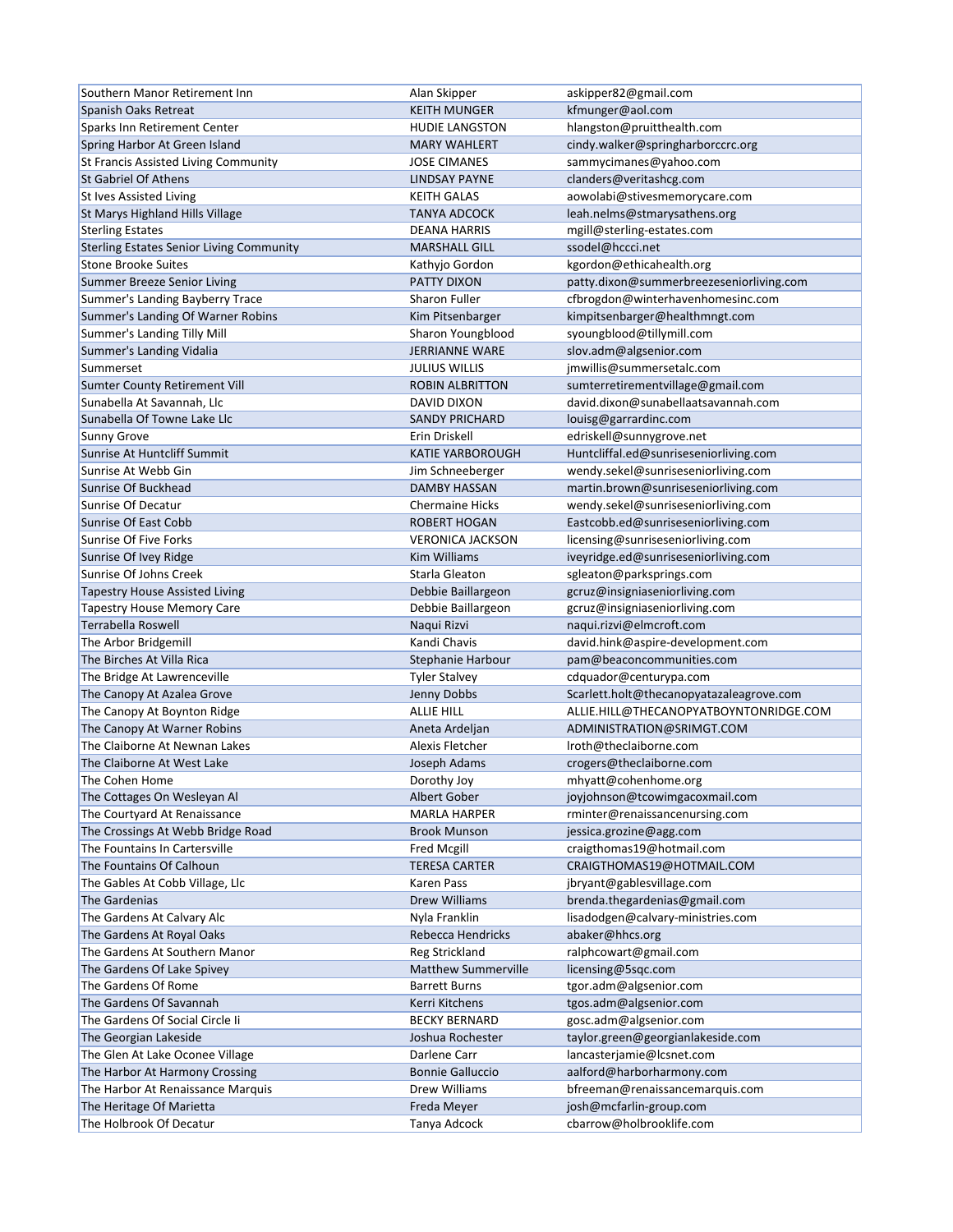| The Landing Of Bogart Llc                        | Tatjana Harper             | JENNIFER@LANDINGSENIORLIVING.COM        |
|--------------------------------------------------|----------------------------|-----------------------------------------|
| The Landing Of Winder                            | Jean White                 | jennifer@landingseniorliving.com        |
| The Landings At Norcross                         | Sharon Youngblood          | syoungblood@thelandingsatnorcross.com   |
| The Landings Of Canton Hills                     | Natasha Larson             | director@cantongaseniors.com            |
| The Landings Of Columbus                         | D.K. Carter                | tloc.adm@algsenior.com                  |
| The Landings Of Douglas                          | Katie Hrinda               | tlod.adm@algsenior.com                  |
| The Landings Of Gainesville                      | Cheryl Kochensparger       | tlog.adm@algsenior.com                  |
| The Lodge At Aspen Village                       | <b>DOROTHY JOY</b>         | info@aspenvillageseniorliving.com       |
| The Lodge At Bethany                             | <b>HAEDYN KILGORE</b>      | hkilgore@bethanyway.org                 |
| The Madeline Of Decatur                          | <b>ELAINE AUSTIN</b>       | eaustin@aventinehc.com                  |
| The Madison Assisted Living, Inc                 | <b>ALBERT GOBER</b>        | DIRECTOR@THEMADISONAL.COM               |
| The Mann House                                   | Kristi Mann                | kristi@themanngroup.com                 |
|                                                  |                            |                                         |
| The Mann House Cumming/Forsyth                   | <b>CHERRYL HYLTON</b>      | chm@themanngroup.com                    |
| The Memory Center Atlanta                        | <b>JULIE TAYLOR</b>        | juliet@thememorycenter.com              |
| The Montclair                                    | <b>BRIDGET COLLINS</b>     | cvrajack@yahoo.com                      |
| The Oaks - Bethany Assisted Living               | <b>MARK FINDLEY</b>        | mdollander@uhs-pruitt.com               |
| The Oaks - Carrollton Assisted Living            | <b>RITA MILLER</b>         | rsmiller@uhs-pruitt.com                 |
| The Oaks - Peake                                 | REBECCA MINTER             | bhouston@uhs-pruitt.com                 |
| The Oaks - Scenic View Assisted Living           | <b>SHERRY CRISP</b>        | amgoss@uhs-pruitt.com                   |
| The Orchard At Stone Creek                       | <b>FRED MCGILL</b>         | fredmcgill@theorchardatstonecreek.com   |
| The Pearl At Dallas                              | <b>SARAH ELLIS</b>         | yolanda.hunter@phonenixsrliving.com     |
| The Pearl At Loganville                          | <b>DREW WILLIAMS</b>       | drew.williams@phoenixsrliving.com       |
| The Phoenix At Albany                            | Rebecca Hendricks          | abaker@hhcs.org                         |
| The Phoenix At Braselton                         | <b>REG STRICKLAND</b>      | reg.strickland@phoenixsrliving.com      |
| The Phoenix At Dunwoody                          | <b>CLAYTON WATSON</b>      | yolanda.hunter@phoenixsrliving.com      |
| The Phoenix At James Creek                       | <b>MATTHEW SUMMERVILLE</b> | Matthew.Summerville@phoenixsrliving.com |
| The Phoenix At Lake Joy                          | Kerri Kitchens             | tgos.adm@algsenior.com                  |
| The Phoenix At Lake Lanier                       | NICHOLAS ROWELL            | yolanda.hunter@phoenixsrliving.com      |
| The Phoenix At Milton                            | <b>RALPH BURPEE</b>        | alice-jane.tauber@phoenixsrliving.com   |
| The Phoenix At Roswell                           | <b>MARTY SKELTON</b>       | yolanda.hunter@phoenixsrliving.com      |
| The Phoenix At Tucker                            | <b>FRANCES WOODWARD</b>    | frances.woodward@phoenixscliving.com    |
| The Phoenix At Union Hill                        | <b>JOSHUA ROCHESTER</b>    | joshua.rochester@phoenixsrliving.com    |
| The Piedmont At Buckhead                         | <b>DARLENE CARR</b>        | wpeterson@srg-llc.com                   |
| The Plaza                                        | <b>KATHERINE COKER</b>     | katherine.coker@wesleywoods.org         |
| The Reserve At Towne Lake                        | <b>SHAUN PATTON</b>        | administrator@reservetownelake.com      |
| The Residence At Oak Grove                       | <b>TAMAR BROWN</b>         | rperson@prioritylc.com                  |
| The Retreat At Buford                            | <b>WENDY ROBERTS</b>       |                                         |
| The Retreat At Conyers                           |                            | yolanda.hunter@phoenixsrliving.com      |
|                                                  | <b>TRUNETTA REESE</b>      | yolanda.hunter@phoenixsrliving.com      |
| The Retreat At Loganville                        | <b>DREW WILLIAMS</b>       | yolanda.hunter@phoenixsrliving.com      |
| The Rosewood At Fort Oglethorpe                  | Greg Pflug                 | gpflug@rosewoodforto.com                |
| The Sheridan At Eastside                         | <b>BRIAN JACKSON</b>       | bjackson@seniorlifestyle.com            |
| The Social At Vinings                            | <b>KELLEY BLOCKER</b>      | zorana.bradic@brookdale.com             |
| The Solana East Cobb                             | <b>FREDA MEYER</b>         | fmeyer@arborcompany.com                 |
| The Stewart House                                | ASHLEY WOODALL             | tsh.ashleywoodall@gmail.com             |
| The Suites At Cypress Pond                       | <b>JOSEPH MARTA</b>        | billwrightglm@gmail.com                 |
| The Suites At Poplar Creek                       | <b>PATRICK CREWS</b>       | pcrews@georgialivingseniorcare.com      |
| The Suites At Station Exchange                   | <b>DORIS PURSER</b>        | dpurser@georgialivingseniorcare.com     |
| The Suites At Willow Pond                        | <b>CHANDLER DENNARD</b>    | billwrightglm@gmail.com                 |
| The Suites Of Woodleaf                           | <b>MARGARET TITUS</b>      | mtitus@georgialivingseniorcare.com      |
| The Terraces At Peachtree Hills Place Al         | <b>DENISE MASSEY</b>       | boree@peachtreehillsplace.com           |
| The Villas At Canterfield                        | <b>KATIE HRINDA</b>        | katie@thevillasatcanterfield.com        |
| The Woods Senior Living Community                | <b>JONI FLETCHER</b>       | billwrightglm@gmail.com                 |
| Thomas Kelly Senior Living Community             | Evelyn Thompson            | cmanor2455@aol.com                      |
| Thrive Assisted Living And Memory Care           | <b>TATE STEWART</b>        | jeramy.ragsdale@thrivesl.com            |
| Thrive At Augusta                                | Melita Winnick             | sebby.kannukkaden@thrivesl.com          |
| Thrive At Frederica                              | Tatjana Harper             | tatjana.harper@thriveatfrederica.com    |
| Thrive At Green Island                           | Sarah Biehl                | sarah.biehl@thrivesl.com                |
| Thrive On Skidaway                               | <b>Charles Gross</b>       | sebby.kannukkaden@thrivesl.com          |
| Tiger Lily Estates Assisted Living & Memory Care | <b>JEAN WHITE</b>          | emoncrief@tiger-5c.com                  |
| Towne Club Windermere Assisted Living            | DONNA ADLINGTON            | adlingtondonna@lcsnet.com               |
|                                                  |                            |                                         |
| Tranquil Gardens Assisted Living & Memory Care   | <b>TIFFANY ECHOLS</b>      | info@tranquilgardensassistedliving.com  |